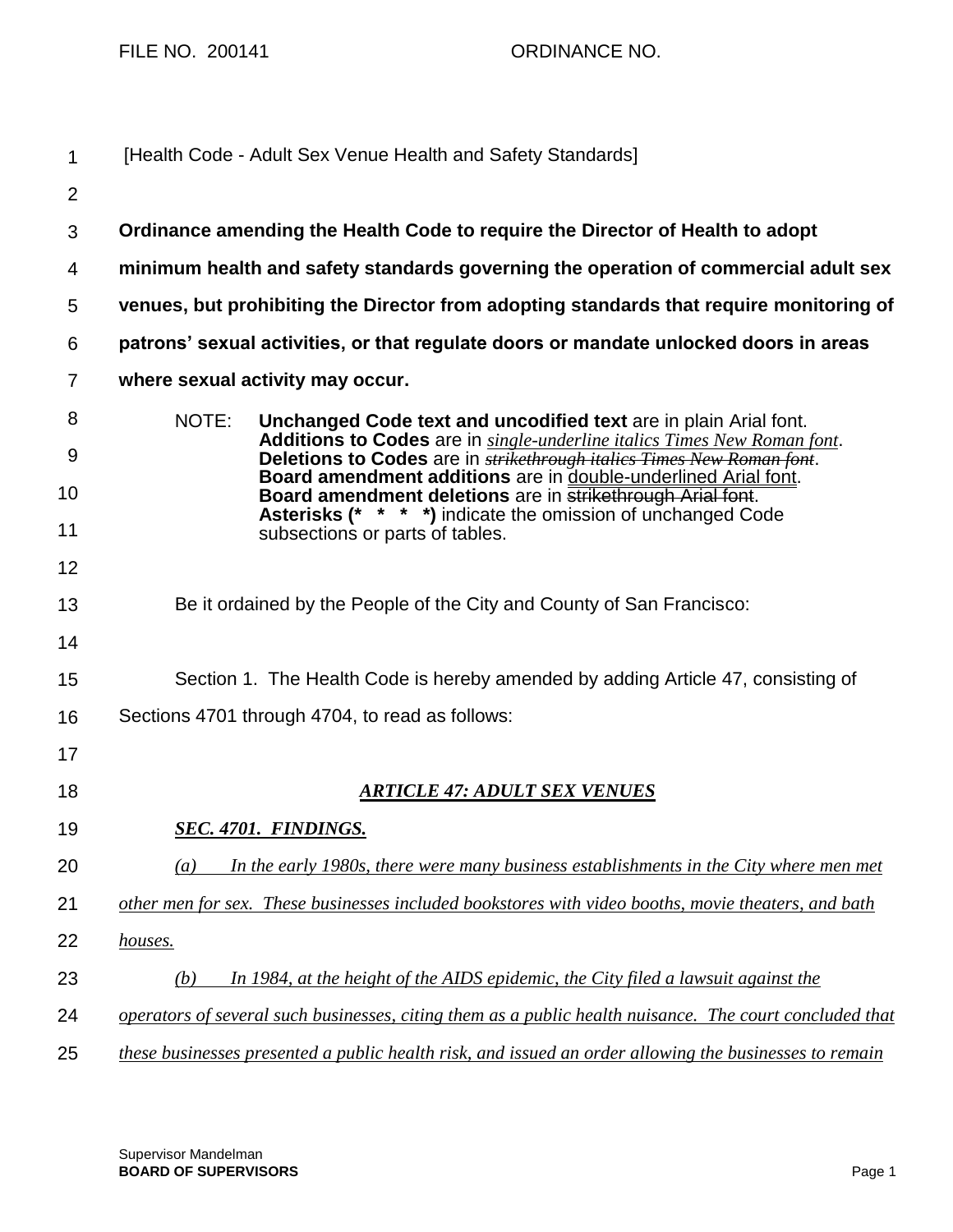| 1              | open on the condition that they employ monitors to prevent unsafe sex from occurring, and provide        |
|----------------|----------------------------------------------------------------------------------------------------------|
| $\overline{2}$ | education to the patrons. To facilitate the monitoring of the venues, the court further ordered that the |
| 3              | doors to individual video cubicles, booths, or rooms be modified by removing the bottom 24-39 inches     |
| 4              | of such doors. Although the bathhouses could have legally remained open under the rules established      |
| 5              | by the court, most of them closed. In 1989, the City dismissed the lawsuit against the majority of       |
| 6              | defendants, and the court order requiring the use of monitors and modified doors was vacated as to       |
| $\overline{7}$ | those defendants.                                                                                        |
| 8              | In 1997, the Department of Public Health adopted minimum standards governing the<br>(c)                  |
| 9              | operation of commercial sex clubs and parties. These minimum standards were intended to make             |
| 10             | commercial sex clubs and parties safe, and were developed in consultation with the Coalition for         |
| 11             | Healthy Sex. The minimum standards that were developed in 1997, much like the court order that           |
| 12             | preceded them, required that all areas of commercial sex clubs and parties be monitored on a regular     |
| 13             | basis by staff, and prohibited commercial sex clubs and parties from having booths, cubicles, or rooms   |
| 14             | to which patrons have access that may be locked. The minimum standards that are in effect as of          |
| 15             | February 2020 include the same restrictions.                                                             |
| 16             | (d)<br>Advances in biomedical prevention strategies have provided tools to reduce the                    |
| 17             | likelihood of HIV transmission and acquisition and reduce the adverse health impacts of HIV. These       |
| 18             | tools include the availability of PrEP (preexposure prophylaxis) to prevent HIV infection, rapid access  |
| 19             | to antiretroviral therapy for people newly diagnosed with HIV, and successful efforts to increase viral  |
| 20             | suppression among people living with HIV in San Francisco through strategies and programs that           |
| 21             | increase retention in care and treatment. According to the Department, in 2018 the number of new         |
| 22             | AIDS diagnoses in San Francisco dropped to 197, marking a 58% decrease as compared to the number         |
| 23             | of new AIDS diagnoses in 2011.                                                                           |
| 24             |                                                                                                          |
| 25             |                                                                                                          |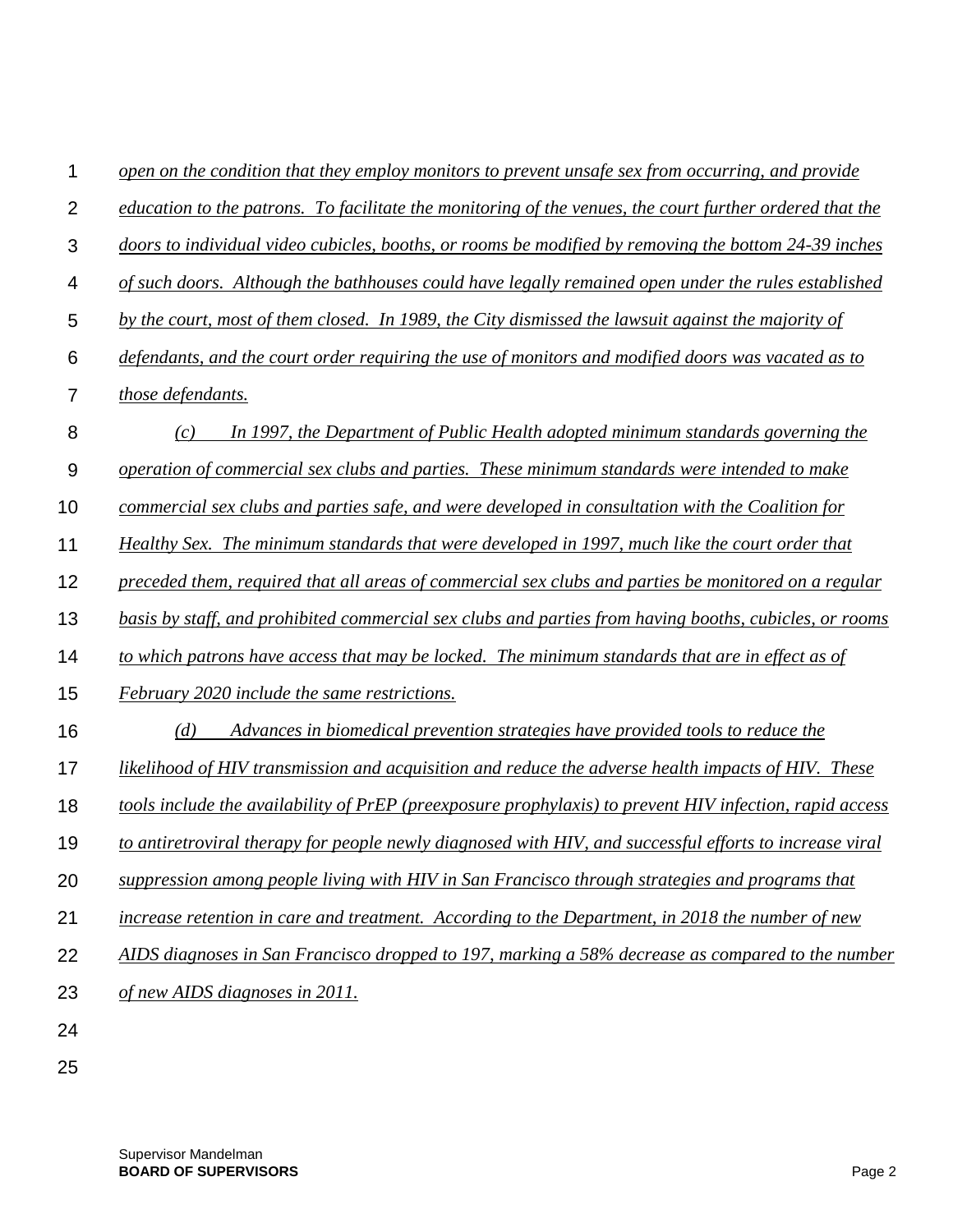| 1              | There is no evidence showing that the monitoring of patrons at commercial venues that<br>(e)             |
|----------------|----------------------------------------------------------------------------------------------------------|
| $\overline{2}$ | allow people to engage in sexual activity results in safer sex. Indeed, some researchers have concluded  |
| 3              | that monitoring has little or no effect on high-risk behaviors.                                          |
| 4              | (f)<br>A number of businesses in the City cater to consenting adults who wish to meet and                |
| 5              | engage in sexual activities on the premises of the business, or to watch other patrons doing so, under   |
| 6              | circumstances that do not involve the violation of any law regulating sexual conduct. These              |
| 7              | businesses—adult sex venues—can be an important place for preventing the transmission of                 |
| 8              | communicable diseases by educating patrons about ways to prevent the transmission of disease, and by     |
| 9              | establishing community norms that promote safe sex. When properly operated, adult sex venues assist,     |
| 10             | rather than impede, the City's efforts to control the transmission of HIV, as well as other sexually     |
| 11             | transmitted diseases.                                                                                    |
| 12             | If not properly operated, however, adult sex venues pose a risk of substantial harm to<br>(g)            |
| 13             | the public health. To prevent the spread of HIV infection and other sexually transmitted diseases, it is |
| 14             | imperative that the operators and staff of adult sex venues understand the means by which diseases are   |
| 15             | transmitted and take reasonable steps to prevent or stop patrons from engaging in activities that can    |
| 16             | spread disease.                                                                                          |
| 17             | Nothing in this Article 47 is intended in any way to condone conduct that violates any<br>(h)            |
| 18             | law, including California Penal Code Section 647(b), or to condone nonconsensual sexual activity.        |
| 19             |                                                                                                          |
| 20             | <b>SEC. 4702. DEFINITIONS.</b>                                                                           |
| 21             | "Adult Sex Venue" means any Commercial Establishment that is operated in a manner that                   |
| 22             | encourages patrons to engage in, or to watch other patrons engaging in, Sexual Activities on the         |
| 23             | premises, or that as a regular part of its operations permits patrons to engage in Sexual Activities on  |
| 24             | the premises or to watch other patrons doing so.                                                         |
| 25             | "City" means the City and County of San Francisco.                                                       |

Supervisor Mandelman **BOARD OF SUPERVISORS** Page 3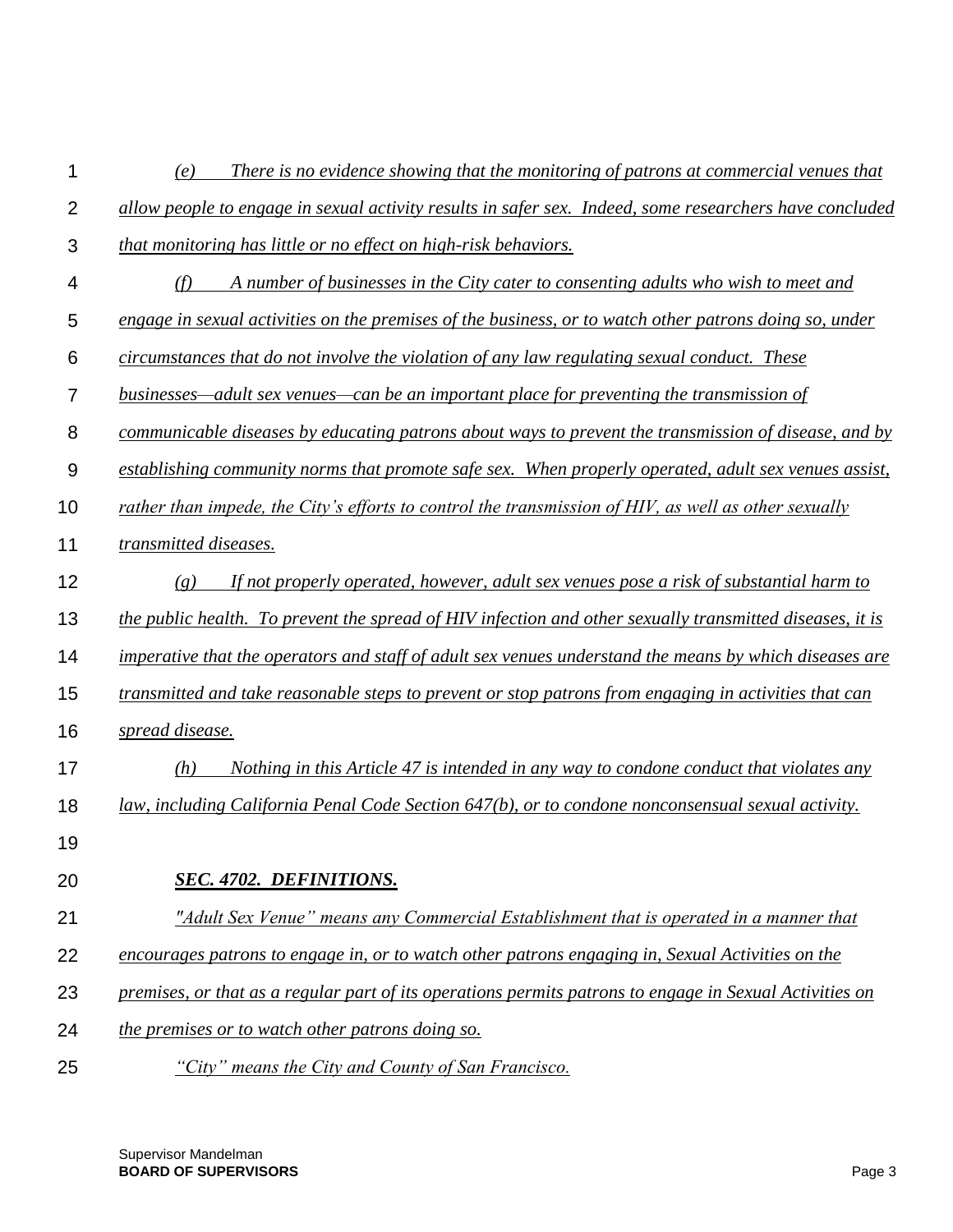| 1              | "Commercial Establishment" means a place to which persons are admitted to the premises or                 |
|----------------|-----------------------------------------------------------------------------------------------------------|
| $\overline{2}$ | any portion of the premises upon payment of a fee or charge, whether the fee or charge is made at the     |
| 3              | time of admission or before or after, such as through fees or charges for membership, food, drink, or     |
| 4              | any other product, service, or activity. A Commercial Establishment need not function at all times as     |
| 5              | such, but rather may be a place that does not ordinarily function as a business or does not ordinarily    |
| 6              | require payment of a fee or charge for admission to the premises or any portion of the premises.          |
| 7              | "Department" means the Department of Public Health.                                                       |
| 8              | "Director" means the Director of Health, or the Director's designee.                                      |
| 9              | "Sexual activities" means the performance or simulation of the following acts: sexual                     |
| 10             | intercourse, masturbation, copulation (oral, anal or vaginal), or flagellation; the caressing or fondling |
| 11             | by one adult human being of the anus or genitals of that person or of another adult human being; the      |
| 12             | actual or simulated displaying of the pubic hair, anus, vagina, penis, vulva, buttocks, areola, or any    |
| 13             | other genitalia of the human body.                                                                        |
| 14             |                                                                                                           |
| 15             | SEC. 4703. MINIMUM STANDARDS.                                                                             |
| 16             | (a)<br>By no later than July 1, 2020, following notice and opportunity for public comment, the            |
| 17             | Director shall adopt Minimum Standards Governing the Operation of Adult Sex Venues ("Minimum              |
| 18             | Standards"), which shall be designed to protect and promote the health and safety of Adult Sex Venue      |
| 19             | patrons. The Minimum Standards may include retention or revision of the Department's existing             |
| 20             | minimum standards. Subsequent amendments of the Minimum Standards, if any, are also subject to the        |
| 21             | notice and hearing process described above.                                                               |
| 22             | The Minimum Standards may include, but need not be limited to, requirements that an<br>(b)                |
| 23             | <b>Adult Sex Venue:</b>                                                                                   |
| 24             | Make available to patrons condoms, lubricant, and other safe sex supplies, as<br>(I)                      |
| 25             | specified by the Director;                                                                                |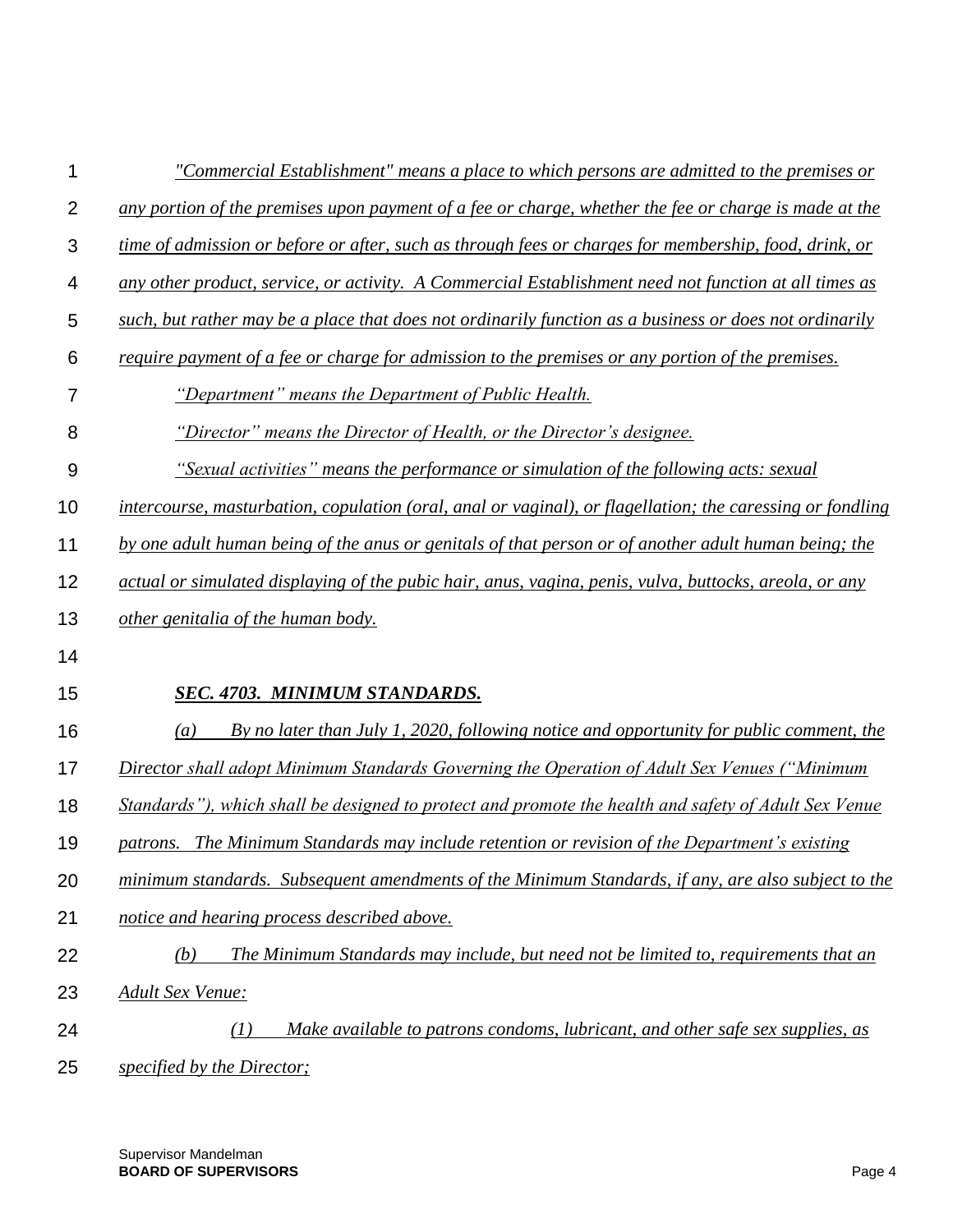| 1              | Make available to patrons information relating to the risk of contracting<br>(2)                       |
|----------------|--------------------------------------------------------------------------------------------------------|
| $\overline{2}$ | HIV/AIDS and other sexually transmitted diseases, and the methods of preventing such infections;       |
| 3              | Train employees regarding the transmission of sexually transmitted diseases and<br>(3)                 |
| 4              | <i>the means of prevention;</i>                                                                        |
| 5              | Ensure that the Adult Sex Venue complies with specified sanitation standards;<br>(4)                   |
| 6              | and                                                                                                    |
| 7              | Such other requirements and/or prohibitions as the Director determines are<br>(5)                      |
| 8              | necessary and appropriate to protect and promote the health and safety of patrons.                     |
| 9              | The Minimum Standards may not:<br>(c)                                                                  |
| 10             | <b>Require Adult Sex Venues to monitor patrons' Sexual Activities;</b><br>(1)                          |
| 11             | Regulate the presence, construction, size, or type of doors in areas where<br>(2)                      |
| 12             | patrons are permitted to engage in Sexual Activities; or                                               |
| 13             | (3)<br>Prohibit the use of locks on doors to individual video cubicles, booths, or rooms               |
| 14             | where patrons are permitted to engage in Sexual Activities.                                            |
| 15             |                                                                                                        |
| 16             | <b>SEC. 4704. UNDERTAKING FOR THE GENERAL WELFARE.</b>                                                 |
| 17             | In enacting and implementing this Article 47, the City is assuming an undertaking only to              |
| 18             | promote the general welfare. It is not assuming, nor is it imposing on its officers and employees, an  |
| 19             | obligation for breach of which it is liable in money damages to any person who claims that such breach |
| 20             | proximately caused injury.                                                                             |
| 21             |                                                                                                        |
| 22             | Section 2. Effective Date. This ordinance shall become effective 30 days after                         |
| 23             | enactment. Enactment occurs when the Mayor signs the ordinance, the Mayor returns the                  |
| 24             |                                                                                                        |
| 25             |                                                                                                        |
|                |                                                                                                        |

Supervisor Mandelman **BOARD OF SUPERVISORS** Page 5